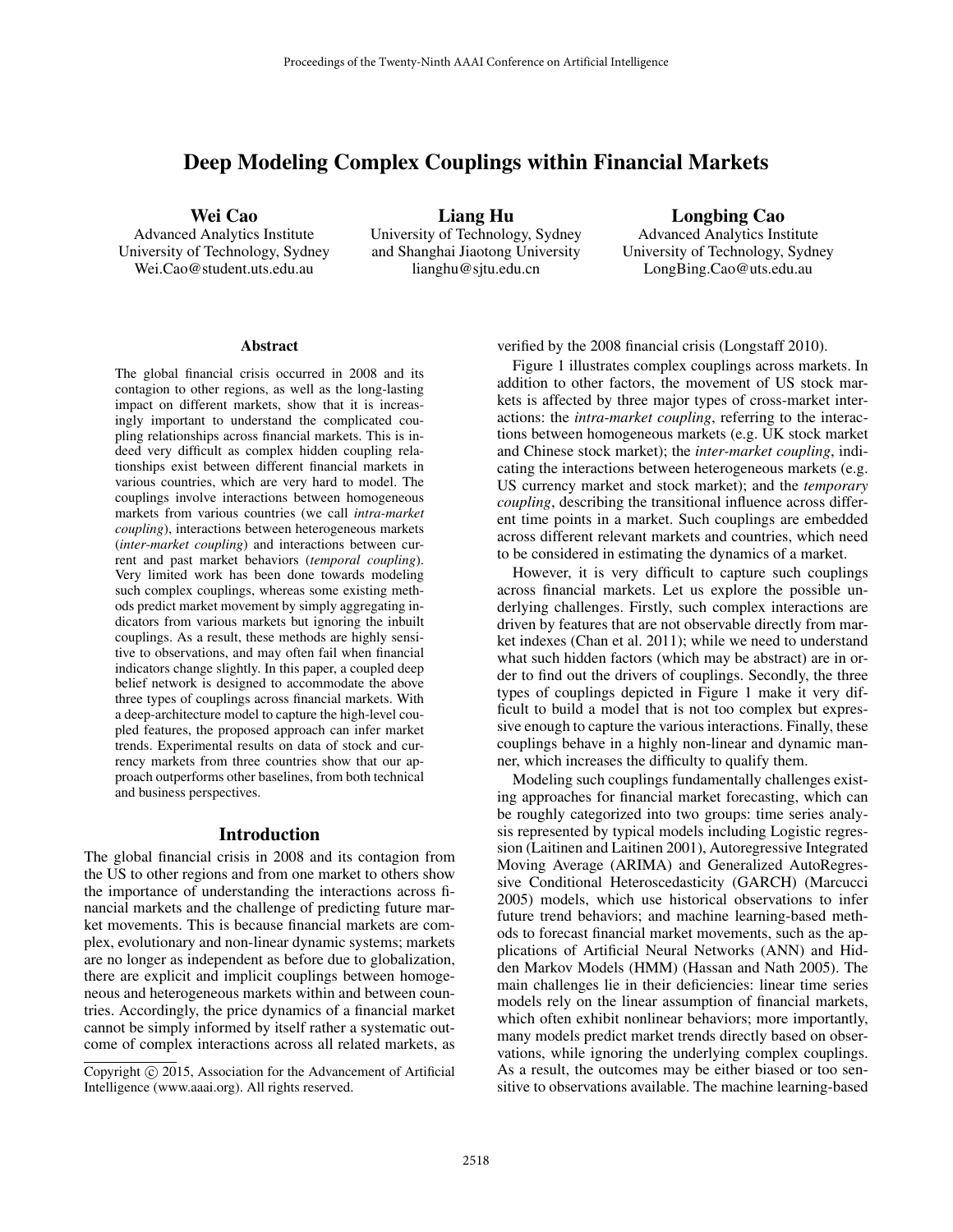

Figure 1: A demonstration of complex couplings between financial markets

models are shown more effective for capturing relationships within observations, especially non-linear interactions; however, limited work has been reported that it can jointly capture the above three types of interactions across markets.

To model such complex coupled relations, in this paper, we propose to use the deep-learning approach to construct effective representation of cross-market couplings while maintains its reasonably size and expressiveness in capturing the three types of couplings. This is motivated by the recent theoretical results that show that the deep-architecture models (Bengio 2009) can be exponentially more efficient and expressive than shallow-structure ones. According to the couplings illustrated in Figure 1, we design a Coupled Temporal Deep Belief Network (CTDBN) to encode the *intramarket coupling*, *inter-market coupling* and *temporary coupling* within global financial markets. More specifically, in the first layer we employ Conditional Gaussian Restricted Boltzmann Machines (CGRBMs) to learn the abstract features to represent intra-market interactions and corresponding temporal dependence between homogenous markets. In the second layer, Coupled Conditional RBMs (CCRBMs) are built on the features learned from the first-layer models, so as to capture the high-level inter-market coupling between heterogeneous markets.

## Related Work

Here we mainly discuss the approaches related to time series analysis and machine learning-based models, which are widely used for cross-market analysis.

#### Time Series Models

In financial markets, time series analysis uses historical data to infer future trend behaviors; typical representatives are ARIMA and Logistic models. The linear ARIMA model was used in (Contreras et al. 2003) to analyze time series from mainland Spain and California markets to predict nextday electricity market price. The Logistic model was used in (Laitinen and Laitinen 2001) to solve the bankruptcy prediction problem. In (Chen and Chen 2011), fuzzy multivariate time series analysis was used to forecast the daily Taiwan stock index. However, this kind of method suffer from market changes of the corresponding input variables, as they make predictions highly dependent on historical observations and input variables. Very limited work can be found that addresses the underlying complex interactions between market indicator series, which fundamentally drive crossmarket movements.

### Machine Learning Models

Machine learning-based models have been increasingly explored for financial market analysis. The typical models include ANN (Olson and Mossman 2003; Pan, Tilakaratne, and Yearwood 2005) and HMM (Hassan and Nath 2005; Cao et al. 2010), which check any systematic patterns in time series for prediction. In (Huarng and Yu 2006), ANN was used to establish fuzzy relationships in fuzzy time series for stock forecasting, and the volatility of stock price index is predicted by ANN in (Hyup Roh 2007). In (Hassan and Nath 2005), HMM was used to forecast stock price for interrelated markets. Although these methods explored temporal couplings in a market or correlations between markets, they do not effectively address the intra- and intermarket couplings between homogeneous and heterogeneous markets with multiple distinct financial indicators. Recently, Coupled Hidden Markov Model (CHMM) was deployed to learn the coupled market behaviors (Cao, Ou, and Yu 2012), which captures the hidden couplings between multiple time series. However, the modeling structure of CHMM is not powerful enough to model the complex cross-market couplings due to its structural limitation.

### **Preliminaries**

We introduce some concepts used in this paper and then formalize the complex interactions in financial markets. After this, we give a brief review on conditional RBM (CRBM) model which is the building block of our CTDBN model.

#### Problem Formalization

Suppose there are  $J$  countries, and each country owns  $I$  financial markets.  $m_{ij}$  represents the observations from market  $i$  in country  $j$ . In this paper, we focus on representing three types of couplings (cf. Figure 1): *intra-market coupling*, *inter-market coupling* and *temporal coupling*. The corresponding definitions are as follows:

*Definition 1. Intra-market Coupling* : This is the interaction between homogeneous markets from all countries. Formally, the representation of intra-market interaction w.r.t the market  $i$  is given by:

$$
\boldsymbol{\theta}_i = \{ \otimes_{j=1}^J (\mathbf{m}_{ij}) \} \tag{1}
$$

where  $\otimes$  denotes the coupled interactions among market *i*'s observations over all countries.

*Definition 2. Inter-market Coupling*: This is the highlevel interaction between heterogeneous financial markets, which is built on  $\{\theta_i\}$ . Formally, the representation of intermarket interaction is given by:

$$
\boldsymbol{\eta} = \{ \circledast_{i=1}^{I} (\boldsymbol{\theta}_{i}) \}
$$
 (2)

where  $\circledast$  denotes the couplings among all different markets. *Definition 3. Temporal Coupling*: This denotes the influences from past information. The representation of  $n$ -order temporal coupling w.r.t.  $\theta_i$  and  $\eta$  is given by:

$$
\theta_{i,t}|\{m_{ij,[t-n,t-1]}\}_{j=1}^J
$$
 (3)

$$
\eta_t | \{ \theta_{i,[t-n,t-1]} \}_{i=1}^I
$$
 (4)

which denotes the representation of coupled interaction at time t influenced by the past period from  $t - n$  to  $t - 1$ .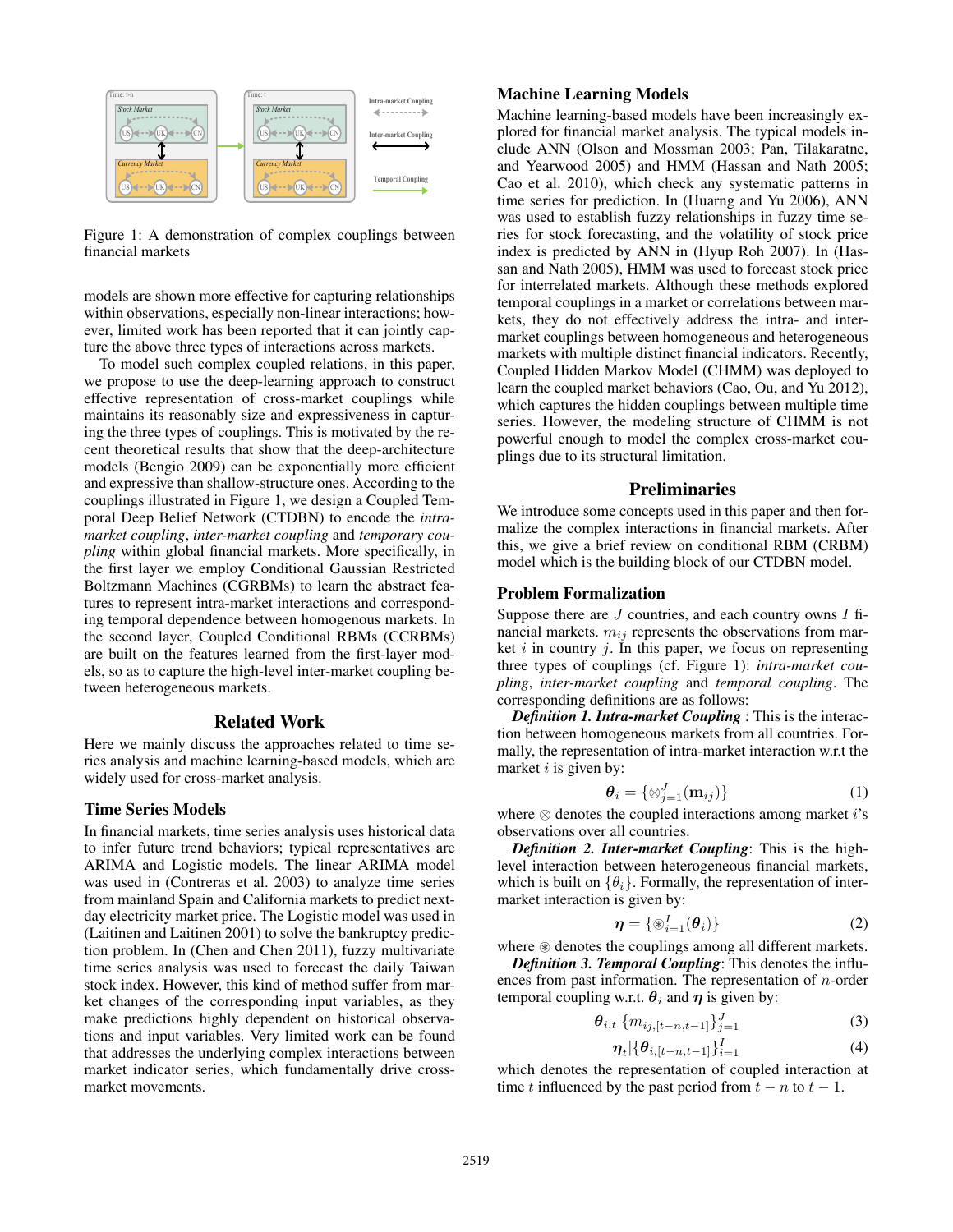

Figure 2: Modeling framework of CTDBN. Here, the demonstration shows two heterogeneous financial markets, stock and currency. The first-layer are CGRBMs to model the intra-maket couplings while CCRBMs are built on the first layer to model inter-market couplings.

#### Conditional Restricted Boltzmann Machines

In order to model temporal coupling, we need to use CRBM (Taylor 2009) instead of RBM. The CRBM assign a probability to any joint setting of the visible units  $\bf{v}$  and hidden units h conditional on u by

$$
P(\mathbf{v}, \mathbf{h} \mid \mathbf{u}) = exp(-E(\mathbf{v}, \mathbf{h}, \mathbf{u}))/Z
$$
 (5)

where Z is a normalization constant and  $E(\mathbf{v}, \mathbf{h}, \mathbf{u})$  is an energy function:

$$
E(\mathbf{v}, \mathbf{h}, \mathbf{u}) = -\mathbf{v}^{\mathrm{T}} \mathbf{W} \mathbf{h} - \mathbf{u}^{\mathrm{T}} \mathbf{A} \mathbf{v} - \mathbf{u}^{\mathrm{T}} \mathbf{B} \mathbf{h} - \mathbf{a}^{\mathrm{T}} \mathbf{v} - \mathbf{b}^{\mathrm{T}} \mathbf{h} \quad (6)
$$

where  $\mathbf{v} \in \{0,1\}^D$  is a vector of binary visible units,  $\mathbf{h} \in$  $\{0,1\}^F$  is a vector of binary hidden units and  $\mathbf{u} \in \{0,1\}^D$ is a vector of binary visible units.  $\mathbf{W} \in \mathbb{R}^{D \times F}$  encodes the interactions between v and h,  $A \in \mathbb{R}^{D \times D}$  encodes the interactions between **u** and **v**,  $\mathbf{B} \in \mathbb{R}^{D \times F}$  encodes the interactions between **u** and **h**.  $\mathbf{a} \in \mathbb{R}^D$  and  $\mathbf{b} \in \mathbb{R}^F$  denote the biases of v and h separately. Hence,  $\Omega = \{W, A, B, a, b\}$ are the model parameters that need to learn.

The conditional distributions w.r.t. visible units and hidden units are factorial (Bengio, Courville, and Vincent 2013), which can easily derived from Eq. (5):

$$
P(h_f = 1 | \mathbf{u}, \mathbf{v}) = s(b_f + \mathbf{u}^{\mathbf{T}} \mathbf{B}_{:,f} + \mathbf{v}^{\mathbf{T}} \mathbf{W}_{:,f})
$$
(7)

$$
P(v_d = 1 | \mathbf{v}, \mathbf{u}) = s(a_d + \mathbf{u}^{\mathbf{T}} \mathbf{A}_{:,d} + \mathbf{W}_{d,:} \mathbf{h})
$$
 (8)

where  $s(x) = 1/1 + exp(-x)$  is the logistic function,  $\mathbf{W}_{d,:}$ denotes the  $d_{th}$  row of **W** and  $\mathbf{A}_{:,d}$  denotes the  $d_{th}$  column of A. Such a notation will be used in the rest of this paper.

Moreover, to model real-valued data (e.g. stock return), we need to employ a generalized CRBM with Gaussian visible units, so-called conditional Gaussian RBM (CGRBM). The corresponding energy function has the following form:

$$
E(\mathbf{v}, \mathbf{h}, \mathbf{u}) = (9)
$$

$$
-\frac{\mathbf{v}^{\mathbf{T}}\mathbf{W}\mathbf{h}}{\sigma} - \mathbf{u}^{\mathbf{T}}\mathbf{A}\mathbf{v} - \mathbf{u}^{\mathbf{T}}\mathbf{B}\mathbf{h} + \frac{(\mathbf{v} - \mathbf{a})^{\mathbf{T}}(\mathbf{v} - \mathbf{a})}{2\sigma^2} - \mathbf{b}^{\mathbf{T}}\mathbf{h}
$$

where each visible unit  $v_d \in \mathbb{R}$ , with the variance  $\sigma^2$ . Then the corresponding conditional distributions are given by:

$$
P(h_f = 1 \mid \mathbf{v}, \mathbf{u}) = s(b_f + \mathbf{u}^{\mathbf{T}} \mathbf{B}_{:,f} + \mathbf{v}^{\mathbf{T}} \mathbf{W}_{:,f} / \sigma)
$$
(10)

$$
P(v_d | \mathbf{v}, \mathbf{u}) = \mathcal{N}(a_d + \mathbf{u}^{\mathbf{T}} \mathbf{A}_{:,d} + \sigma \mathbf{W}_{d,:} \mathbf{h}, \sigma^2)
$$
 (11)

In many applications, it is much easier to normalize each visible unit to zero mean and unit variance (Taylor and Hinton 2009), so that we can simply set  $\sigma = 1$ . In this paper, we also preprocess our data following this way.

**Parameter Estimation** Generally, the estimator is derived from a maximum likelihood learning procedure. Hence, we can minimize the following negative log-likelihood w.r.t. each parameter  $\omega \in \Omega$ :

$$
-\frac{\partial log p(\mathbf{v})}{\partial \omega} = \mathbb{E}_{P(\mathbf{h}|\mathbf{v},\mathbf{u})}(\frac{\partial E(\mathbf{v},\mathbf{h},\mathbf{u})}{\partial \omega}) - \mathbb{E}_{P(\mathbf{v},\mathbf{h},\mathbf{u})}(\frac{\partial E(\mathbf{v},\mathbf{h},\mathbf{u})}{\partial \omega})
$$
(12)

The first term on the right hand, a.k.a. data-dependent expectation, is tractable but the second term, a.k.a. modeldependent expectation is intractable and must be approximated (Bengio, Courville, and Vincent 2013). In practice, Contrastive Divergence (CD) (Hinton, Osindero, and Teh 2006) can be used to approximate the expectation with a short  $k - step$  (e.g.  $k = 1$ ) Gibbs sampling using Eq. (7), (8) and (10), (11), denoted as  $CD_k$ .

The stochastic gradient descent update using  $CD_k$  w.r.t. each parameter  $\omega \in \Omega$  can be given by:

$$
\omega \leftarrow \omega - \alpha \left( \frac{\partial E(\mathbf{v}^0, \mathbf{h}^0, \mathbf{u})}{\partial \omega} - \frac{\partial E(\mathbf{v}^k, \mathbf{h}^k, \mathbf{u})}{\partial \omega} \right) \tag{13}
$$

where  $\mathbf{v}^0$  are the visible data,  $\mathbf{h}^0$  is sampled by Eq. (7) or (10),  $\mathbf{v}^k$  and  $\mathbf{h}^k$  are sampled from the k-step Gibbs chain.

### Modeling and Forecasting

In this section, we focus on modeling the coupled relations in the global financial markets as formalized by Definitions 1, 2 and 3. We design a CTDBN to hierarchically model such complex interactions. Figure 2 demonstrates a CTDBN that models the couplings between stock and currency markets in various countries. Similar to a DBN stacking RBMs layer by layer, our CTDBN consists of multiple wings of CRBMs in the first layer, where each wing models one type of homogeneous markets, e.g. stock markets in different countries. Obviously, the first-layer model is used to model the *intramarket coupling* and *temporal coupling*. The second layer model is built on these wings, i.e. heterogeneous markets,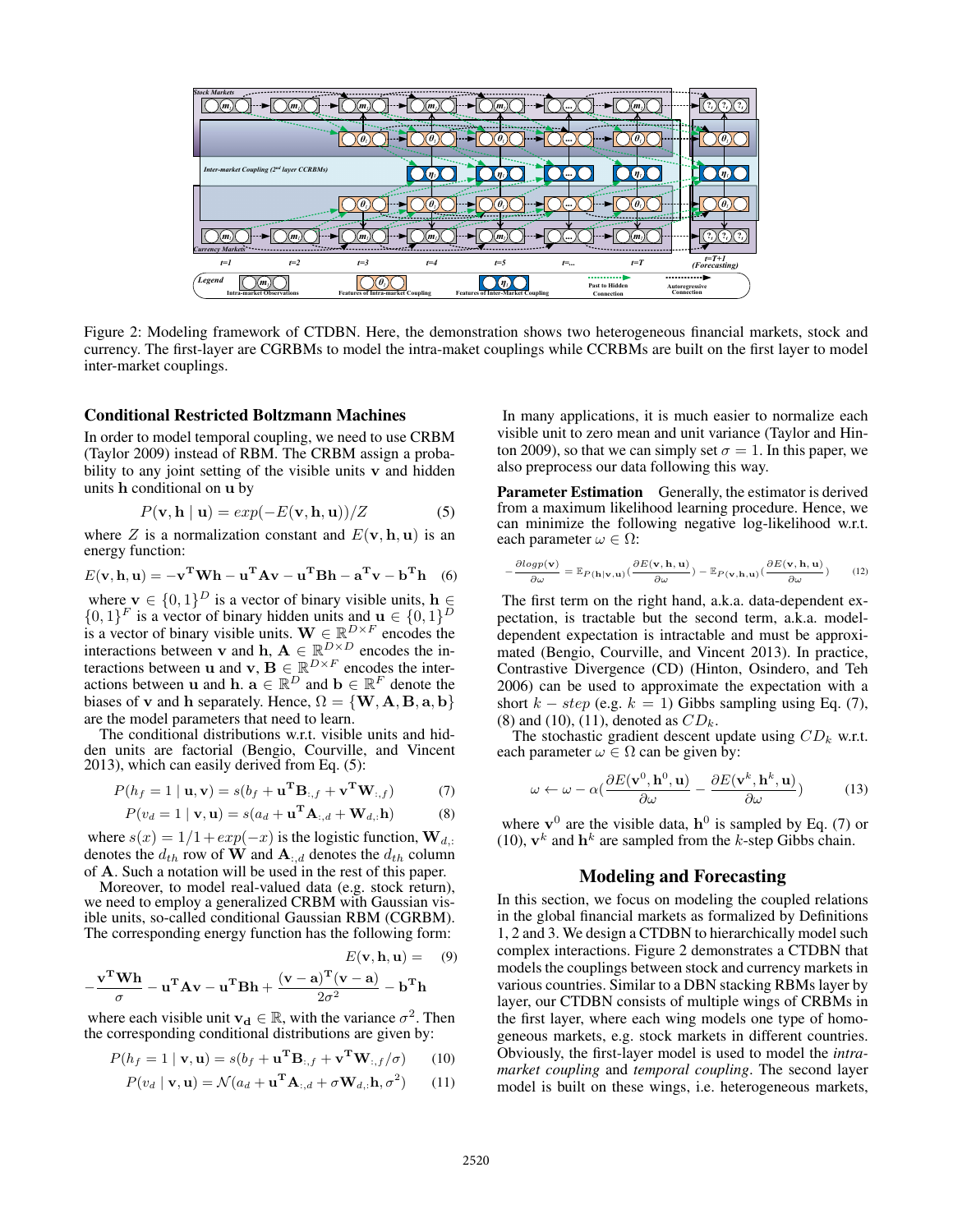where the hidden units of the first layer serve as the visible units of the second layer CRBMs. Hence, the second layer model is used to model the *inter-market coupling* and *temporal coupling*. Thus, our CTDBN is eligible to represent all above defined coupled relations by such a deep structure.



Figure 3: (a) A CGRBM to model intra-market coupling at time t; (b) A CCRBM to model inter-market coupling at time t

### Representation of Intra-market Coupling

Given a vector of observations  $m_i$  of the financial market i within a period  $t - n$  to  $t$  (e.g.  $n = 2$  represents three week stock market indexes) from J countries. Each element  $m_{ijt}$ denotes the observation of market i in country j at time  $t$ . Here, we employ CGRBMs to model the representation of *intra-market coupling* between the given homogeneous markets, as illustrated in Figure 3 (a). Note that we omit the subscript  $i$  for concise in following, when we focus on discussing the coupling in a specific financial market i.

As shown in Figure 3 (a), a vector of Gaussian units is used to represent the current market observations  $m_t$ . Moreover, to model the n-order *temporal coupling*, the past market observations  $m_{t-1}, m_{t-2}, \ldots, m_{t-n}$  are used to serve as the conditionals. Therefore, we use  $A_l$  for modeling the weights of autoregressive connections from  $m_{t-l}$ to  $\mathbf{m}_t$ .  $\boldsymbol{\theta}_t \in \{0,1\}^F$  is a vector of hidden units serving as the abstract representation of *intra-market coupling*. In addition, the weights of connections from the past observations  $\mathbf{m}_{t-l}$  to  $\theta_t$  are denoted as  $\mathbf{B}_l$ . Now, let  $\mathbf{m}_{\leq t}$  =  $[m_{t-1}, m_{t-2}, \ldots, m_{t-n}]$  denote a stacked history vector, and correspondingly the stacked weight matrices are denoted as  $A = [\mathbf{A}_1, \dots, \mathbf{A}_n]$  and  $\mathbf{B} = [\mathbf{B}_1, \dots, \mathbf{B}_n]$ . Therefore, the energy function of this CGRBM can be given as follows (we assume the variance equal to 1), according to Eq. (9).

$$
E(\mathbf{m}_t, \boldsymbol{\theta}_t, \mathbf{m}_{< t}) = \frac{(\mathbf{m}_t - \mathbf{a})^T (\mathbf{m}_t - \mathbf{a})}{2} - \mathbf{m}_t^T \boldsymbol{\theta}_t - \mathbf{m}_{< t}^T \mathbf{A} \mathbf{m}_t - \mathbf{m}_{< t}^T \mathbf{B} \boldsymbol{\theta}_t - \mathbf{b}^T \boldsymbol{\theta}_t
$$
 (14)

Then the conditional distributions can be immediately obtained according to Eq. (10) and (11).

$$
P(\theta_{ft} = 1 \mid \mathbf{m}_t, \mathbf{m}_{< t}) = s(b_f + \mathbf{m}_{< t}^T \mathbf{B}_{:,f} + \mathbf{m}_t^T \mathbf{W}_{:,f}) \tag{15}
$$

$$
P(m_{jt} | \boldsymbol{\theta}_t, \mathbf{m}_{< t}) = \mathcal{N}(a_j + + \mathbf{m}_{< t}^T \mathbf{A}_{:,j} + \mathbf{W}_{i,:} \boldsymbol{\theta}_t, 1) \tag{16}
$$

Formalism Mapping We easily find that the *intra-market coupling* operator  $\otimes$  in Eq. (1) is implemented by encoding  ${m_{jt}}_{j=1}^{J}$  with the parameter **W**, and the *temporal coupling* is encoded with the parameter **B**. Therefore,  $\theta_t$  serves as features of *intra-market coupling* and associated *temporal coupling*.

Parameter Learning Given Eq. (14), (15) and (16), the stochastic gradient update equations using  $CD_k$  can be obtained according to Eq. (13).

$$
\mathbf{W} \leftarrow \mathbf{W} - \alpha (\mathbf{m}_t^{(0)} \boldsymbol{\theta}_t^{(0)T} - \mathbf{m}_t^{(k)} \boldsymbol{\theta}_t^{(k)T})
$$
(17)

$$
\mathbf{A} \leftarrow \mathbf{A} - \alpha (\mathbf{m}_{\lt t}^{(0)} \mathbf{m}_t^{(0)T} - \mathbf{m}_{\lt t}^{(k)} \mathbf{m}_t^{(k)T}) \tag{18}
$$

$$
\mathbf{B} \leftarrow \mathbf{B} - \alpha (\mathbf{m}_{
$$

$$
\mathbf{a} \leftarrow \mathbf{a} - \alpha (\mathbf{m}_t^{(0)} - \mathbf{m}_t^{(k)}) \tag{20}
$$

$$
\mathbf{b} \leftarrow \mathbf{b} - \alpha (\boldsymbol{\theta}_t^{(0)} - \boldsymbol{\theta}_t^{(k)}) \tag{21}
$$

#### Representation of Inter-market Coupling

As shown in Figure 1, *inter-market coupling* describes the interactions between heterogeneous markets. In fact, it can be viewed as a higher level relation that jointly models the coupling of all *intra-market couplings* as given by the Definition 2. Therefore, to model the representation of such a high-level *inter-market coupling*, we can build the second layer model on the first layer CGRBMs which hidden units, i.e. the representation of *intra-market coupling*, serve as the visible units of the second layer CRBM. In particular, the second layer CRBM couples all heterogeneous markets, so we call it Coupled CRBM (CCRBM).

Figure 3 (b) illustrates the graphical model of the second layer CCRBM, where the plate notation is used to repeatedly represent the feature vector  $\theta_{i,t}$  learned from first layer CGRBMs w.r.t. each heterogeneous market  $i$ .  $\boldsymbol{\theta}_t \in \{0,1\}^H$ is a vector of hidden units which serve as the features to represent *intra-market coupling*. Similar to the notation of first layer CGRBM, let  $\bm{\theta}_{i,< t} = [\bm{\theta}_{i,t-1}, \bm{\theta}_{i,t-2}, \dots, \bm{\theta}_{i,t-n}]$  denotes a stacked history vector w.r.t. market i. and  $\mathbf{A}_i, \mathbf{B}_i$  are the stacked weight matrices associated with  $\theta_{i, \leq t}$  for modeling the *temporal couplings*. Then, we can write the energy function of this CCRBM as follows:

$$
E(\{\theta_{i,t}\}, \eta_t, \{\theta_{i,
$$
\sum_{i=1}^I \theta_{i,t}^T \mathbf{W}_i \eta_t - \sum_{i=1}^I \theta_{i,
$$
$$

According to the energy function, we can respectively obtain the conditional distribution w.r.t. each inter-coupled feature  $\eta_{lt}$ , and each intra-coupled feature  $\theta_{rt}^j$ .

$$
P(\theta_{ift} = 1 \mid \boldsymbol{\eta}_{ht}, \{\boldsymbol{\theta}_{i, < t}\}) = (23)
$$

$$
s(\mathbf{a}_{if} + \boldsymbol{\theta}_{i,  
\n
$$
P(\eta_{ht} = 1 | {\boldsymbol{\theta}_{i,t}}}, {\boldsymbol{\theta}_{i,
$$
$$

$$
s(\mathbf{b}_h+\sum_{i=1}^{I}\boldsymbol{\theta}_{i,t}^T(\mathbf{W}_i)_{:,h}+\sum_{i=1}^{I}\boldsymbol{\theta}_{i,
$$

Formalism Mapping We can find that the coupling encoding operator  $\circledast$  given in Eq. (2) is implemented by term  $\sum_{i=1}^{I} \theta_{i,t}^{T}(\mathbf{W}_i)_{:,h}$  in Eq. (24), which encodes the interaction between *intra-market couplings* to features for representing *inter-market coupling*. In addition, the *temporal cou* $pling$  from each heterogeneous market  $i$  is encoded with the parameter  $\mathbf{B}_i$ . Therefore,  $\boldsymbol{\eta}_{ht}$  serves as features of the *intermarket coupling* and associated *temporal coupling*.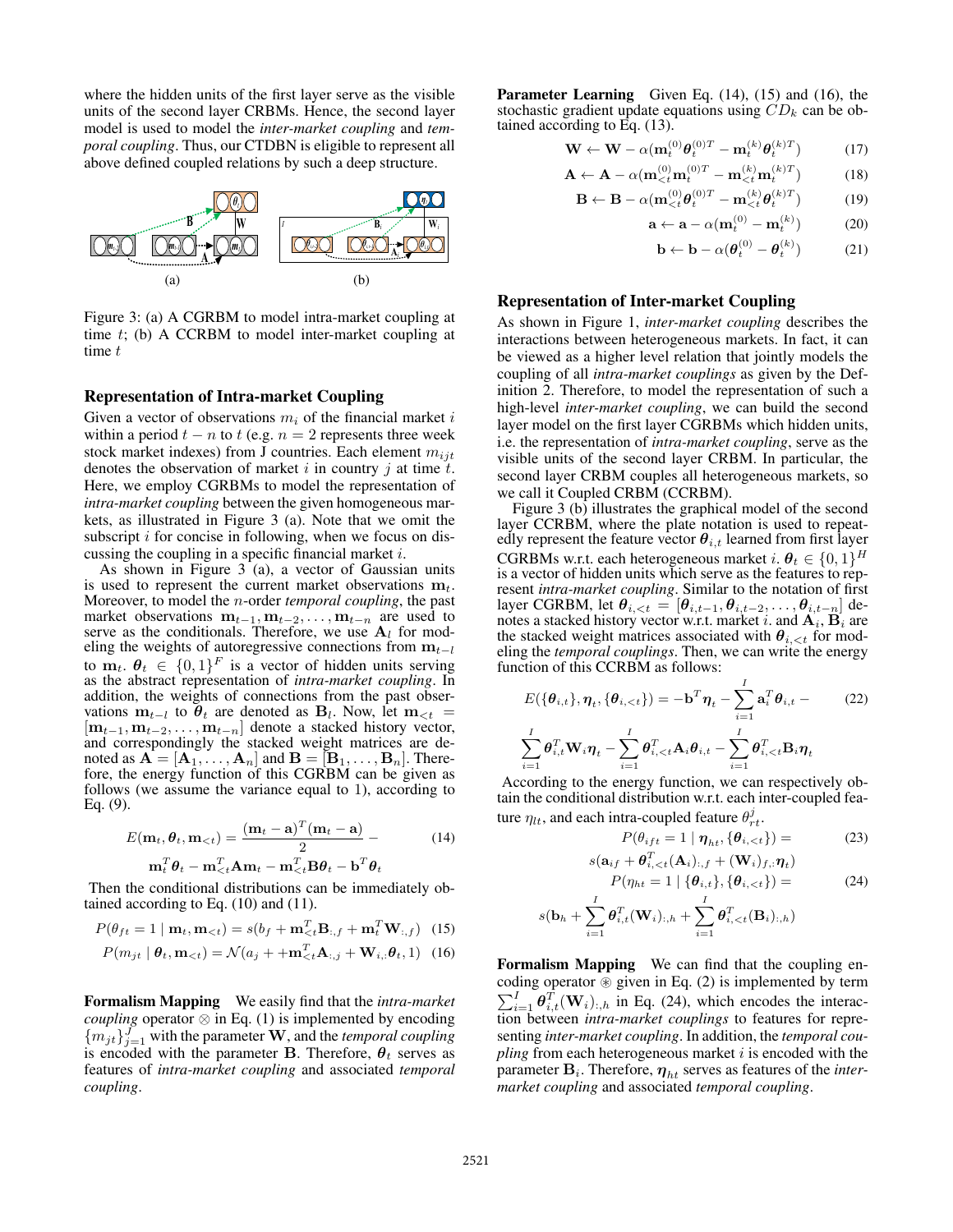Parameter Learning The stochastic gradient update equations using  $CD_k$  can be obtained according to Eq. (13).

$$
\mathbf{W}_i \leftarrow \mathbf{W}_i - \alpha (\boldsymbol{\theta}_{i,t}^{(0)} \boldsymbol{\eta}_t^{(0)T} - \boldsymbol{\theta}_{i,t}^{(k)} \boldsymbol{\eta}_t^{(k)T})
$$
(25)

$$
\mathbf{A}_{i} \leftarrow \mathbf{A}_{i} - \alpha (\boldsymbol{\theta}_{i,\langle\mathbf{z}\rangle}^{(0)} \boldsymbol{\theta}_{i,\langle\mathbf{z}\rangle}^{(0)T} - \boldsymbol{\theta}_{i,\langle\mathbf{z}\rangle}^{(k)} \boldsymbol{\theta}_{i,\mathbf{z}}^{(k)T})
$$
(26)

$$
\mathbf{B}_i \leftarrow \mathbf{B}_i - \alpha (\boldsymbol{\theta}_{i, < t}^{(0)} \boldsymbol{\eta}_t^{(0)T} - \boldsymbol{\theta}_{i, < t}^{(k)} \boldsymbol{\eta}_t^{(k)T})
$$
(27)

$$
\mathbf{a}_i \leftarrow \mathbf{a}_i - \alpha (\boldsymbol{\theta}_{i,t}^{(0)} - \boldsymbol{\theta}_{i,t}^{(k)}) \tag{28}
$$

$$
\mathbf{b}_i \leftarrow \mathbf{b}_i - \alpha (\boldsymbol{\eta}_t^{(0)} - \boldsymbol{\eta}_t^{(k)}) \tag{29}
$$

#### Forecasting Based on CTDBN

Our ultimate goal is to forecast the trends of financial markets derived from the underlying complex interactions. Our CTDBN is a generative model, where  $m_{i,t}$  is generated from the hidden units  $\theta_{i,t}$  as depicted by the Figure 2. Therefore, we firstly need to infer  $\theta_{i,T+1}$  so as to predict  $m_{i,T+1}$ . Furthermore,  $\theta_{i,T+1}$  and  $\eta_{T+1}$  are jointly dependent, so we need to infer  $\eta_{T+1}$  as well. Since each layer is a *n*-order temporal model, we totally need  $2n$  past observations, i.e.  $[\mathbf{m}_{i,T+1-2n},\ldots,\mathbf{m}_{i,T}].$ 

In particular, we perform mean-field inference (Welling and Hinton 2002) to reconstruct  $\theta_{i,T+1}$  and  $\eta_{T+1}$ instead of a stochastic reconstruction to avoid sampling noise. The prediction steps are given as follows:

1. Estimate  $\theta_{i,t}$  for  $1 \leq i \leq I$ ,  $T + 1 - 2n \leq t \leq T$ . Given the parameters  ${b, B, W}$  of the first layer CGRBM w.r.t market i,  $\theta_{i,t}$  is set to the mean of Eq. (15)  $\boldsymbol{\theta}_{i,t} \sim s(\mathbf{b} + \mathbf{m}_{i,$ 2. Initialize  $\theta_{i,T+1}$  for  $1 \leq i \leq I$ .  $\boldsymbol{\theta}_{i,T+1} \leftarrow \boldsymbol{\theta}_{i,T}$ 3. Estimate  $\theta_{i,T+1}$  for  $1 \leq i \leq I$  by K-iteration mean-field update on second layer CCRBM, c.f. Eq. (23, 24).  $\boldsymbol{\eta}_t \leftarrow s(\mathbf{b} + \sum_{i=1}^{I}\boldsymbol{\theta}_{i,T+1}^{(K)T}\mathbf{W}_i + \sum_{i=1}^{I}\boldsymbol{\theta}_{i,$  $\bm{\theta}_{i,T+1}^K \leftarrow s(\mathbf{a}_i + \bm{\theta}_{i, < T+1}^T \mathbf{A}_i + \mathbf{W}_i \bm{\eta}_t^K)$ 4. Generate predicted observations  $m_{i,T+1}$  for  $1 \leq i \leq I$ . Given the parameters  ${a, A, W}$  of the first layer CGRBM w.r.t market i, the prediction  $m_{i,T+1}$  is set to the mean of Eq. (15)  $\mathbf{m}_{i,T+1} \leftarrow \mathbf{a} + \mathbf{m}_{< t}^T \mathbf{A} + \mathbf{W} \boldsymbol{\theta}_{i,t}$ 

So far we generate the forecasting of each market at time  $t = T + 1$ . This procedure can carry forward indefinitely.

#### Experiment

#### Data Preparation

In this section, we illustrate the use of the CTDBN for predicting financial market movements based on capturing the complex interactions between different financial markets. Thus, the data set of interest is the historical prices of market indexes in various countries. In this paper we choose five countries: USA and BRIC (Brazil, Russia, India and China), the reason choose BRIC here is the BRIC accounted for more than 25% of the world's total GDP according to the International Monetary Fund (IMF). Two types of markets: the stock market and currency market of each country is chosen <sup>1</sup>, as shown in Table 1.

The data set used includes weekly closing prices from Jan 2007 to Dec 2013<sup>2</sup>, and the prices are decoded into returns by  $RI_t = \frac{PI_t - PI_{t-1}}{PI_{t-1}}$  $\frac{t-P_{t-1}}{P_{t-1}}*100\%$ , here  $RI_t$  and  $PI_t$  are, respectively, the return and closing price at time t. As indexes in different markets may appear on different trading days, we delete those days on which some market data is missing and only choose the days with data from all financial markets.

| Table 1: Trading indexes |                     |                 |  |  |  |  |  |  |
|--------------------------|---------------------|-----------------|--|--|--|--|--|--|
| Country                  | Market              |                 |  |  |  |  |  |  |
|                          | <b>Stock Market</b> | Currency Market |  |  |  |  |  |  |
| <b>USA</b>               | $^{\wedge}$ DJI     | <b>SDR/USD</b>  |  |  |  |  |  |  |
| <b>Brazil</b>            | $^{\wedge}$ BVSP    | <b>SDR/BRL</b>  |  |  |  |  |  |  |
| Russia                   | RTS.RS              | <b>SDR/RUB</b>  |  |  |  |  |  |  |
| India                    | $^{\wedge}$ BSESN   | <b>SDR/INR</b>  |  |  |  |  |  |  |
| China                    | 000001. SS          | <b>SDR/CNY</b>  |  |  |  |  |  |  |

## Evaluation Metrics and Comparative Methods Technical Perspective

- *Accuracy*. Accuracy= $\frac{TN+TP}{TP+FP+FN+TN}$ , where TP, TN, FP and FN represent true positive, true negative, false positive and false negative, respectively. We treat the upward trend cases as the positive class here.
- *Precision*. Precision= $\frac{TP}{TP+FP}$ .
- *Recall*. Recall= $\frac{TP}{TP + FN}$ .

Business Perspective We analyze the return gained by an investor who uses the predictive outcomes of each approach to trade the indexes. The trading strategy adopted by an investor is as follows: if an approach forecasts an upward trend, the investor takes a buy position in the index; otherwise, if there is a downward trend from the forecasting, a sell action is taken.

• *Annualized Rate of Return (ARR)*.  $ARR =$   $\frac{Return \; in \; Period \; A + \cdots + Return \; in \; Period \; N}{Number \; of \; Periods}$ .

Comparative Methods To evaluate our approach, we take the following methods which are either typically used in financial markets or directly address market couplings:

- *ARIMA*: This is a statistical method for analyzing and building a forecasting model which best represents a time series by modeling the correlations in the data. we use it as a baseline method.
- *Logistic*: We use this approach with indicators from the different markets in various countries, and the parameters can be obtained through MLE.
- *ANN*: We use the back-propagation algorithm in (Hyup Roh 2007) with indicators from the the different markets in various countries to train the model.

 $<sup>1</sup>$  Here we choose Special Drawing Right (SDR) as its numeraire</sup> is a potential claim on the freely usable currencies of IMF (Jang, Lee, and Chang 2011).

<sup>2</sup> http://research.stlouisfed.org/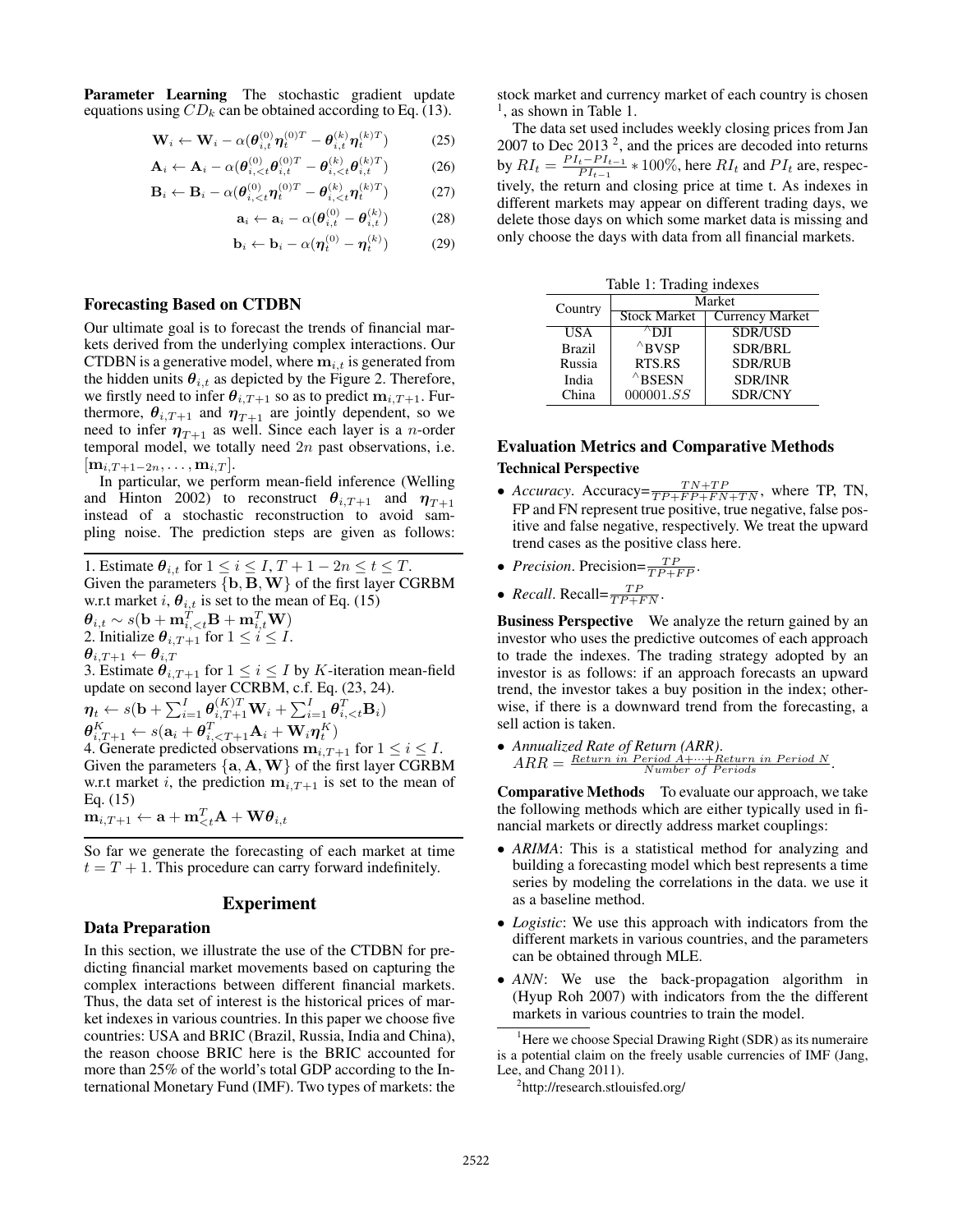|              | Accuracy     |        |        |          |        | ARR    |           |        |           |        |           |        |
|--------------|--------------|--------|--------|----------|--------|--------|-----------|--------|-----------|--------|-----------|--------|
| Model        | <b>Stock</b> |        |        | Currencv |        | Stock  |           |        | Currency  |        |           |        |
|              | US           | China  | India  | US       | China  | India  | US        | China  | India     | US     | China     | India  |
| <b>ARIMA</b> | 0.5357       | 0.5071 | 0.5029 | 0.5471   | 0.5353 | 0.5214 | $-0.1356$ | 0.0415 | $-0.0675$ | 0.1479 | $-0.0116$ | 0.0304 |
| Logistic     | 0.5643       | 0.55   | 0.5196 | 0.6      | 0.6059 | 0.5386 | 0.0226    | 0.0796 | 0.0558    | 0.0269 | 0.0428    | 0.0645 |
| <b>ANN</b>   | 0.6          | 0.6    | 0.5752 | 0.6235   | 0.6059 | 0.5747 | 0.1217    | 0.1486 | 0.0788    | 0.1332 | 0.1244    | 0.1032 |
| <b>CHMM</b>  | 0.6533       | 0.6214 | 0.5852 | 0.6471   | 0.6353 | 0.5709 | 0.1934    | 0.1426 | 0.1132    | 0.1645 | 0.1498    | 0.1555 |
| <b>CGRBM</b> | 0.6357       | 0.6235 | 0.5898 | 0.6565   | 0.64   | 0.5932 | 0.1568    | 0.1526 | 0.1410    | 0.1758 | 0.1456    | 0.1660 |
| <b>CTDBN</b> | 0.6729       | 0.6324 | 0.6258 | 0.6734   | 0.6535 | 0.6152 | 0.2073    | 0.1682 | 0.2261    | 0.1926 | 0.1792    | 0.1972 |

Table 2: Performance of comparative methods in US, China and India markets

- *CHMM* (Zhong and Ghosh 2001): CHMM consists of multiple HMM chains, where each chain corresponds to model one type of financial market in a country.
- *CTDBN*: This is our deep learning approach, where the order n of the both CGRBM and CCRBM are set equal to 2 which yields good results in this experiment.
- *CGRBM*: This is a sub-model of CTDBN, which simply models the intra-market coupling by the first-layer CGRBMs without considering inter-market coupling.

### Results

Due to space limit, we present results in three countries. Therefore, our testing consists of two heterogeneous markets: stock and currency markets, w.r.t. USA, China and India. The testing data includes the financial crisis period (2007-2009) and a non-crisis period (2010-2013) (Here we split the data by years, and we use the last five years data as the training set before the testing year so as to learn the model parameters). This arrangement aims to disclose the model performance against different situations with interactions.

The results of Accuracy and ARR are reported in Table 2, where ARR is an important indicator for investors to validate the actionability of outcomes in real financial market. From both technique and business perspectives, the baseline method of ARIMA does not achieve a good performance, this is because ARIMA is built on stationary data (constant mean and variance), and pays no attention on the underlying complex hidden interactions between the different markets. For the similar reason, the Logistic and ANN approaches do not perform very well. Note that the ANN outperforms the Logistic approach, the main reason here is that Logistic approach is under a linear assumption, but the financial market, especially the hidden couplings, are not linear. The CHMM and CGRBM perform much better than Logistic and ANN, this is because they construct predictions on the hidden coupled features.

Our CTDBN outperforms all baselines regardless of technique or business perspective. This can be interpreted as follows: firstly, unlike those methods that predict market movements directly from the observations, CTDBN builds a deep architecture to learn the hidden features which removes the vulnerabilities of observations; secondly, it learns the three kinds of couplings across homogeneous and heterogeneous markets, which serve as the key factors driving market dynamics. More specifically, CTDBN outperforms CHMM as CTDBN relies on a deep architecture, which learns inter-market coupling from low-level intramarket coupling, while CHMM cannot. In addition, CTDBN outperforms its sub-model CGRBM, because CGRBM does not built inter-market coupling, it only simply considers the intra-market coupling and temporal coupling.



Figure 4: Precision and recall of comparative methods

Figure 4 plots the precision and recall of all comparative approaches in the US stock market, where the horizontal axis stands for the number of predicted trading weeks in upward trends, and the vertical axis represents the values of technical measures. We can see that our CTDBN outperforms all other comparative methods. For example, precision improvement in Figure. 4 (a) could be as high as 20% against the ARIMA approach, and around 5% against the CHMM and CGRBM methods when  $k$  equals to 75. And Figure 4 (b) shows the CTDBN achieve higher recall than other models with any number of predicted trading weeks.

## Conclusion and Future Applications

In this paper, we propose a deep learning approach to capture the underlying complex couplings across multiple financial markets. Our model aims to learn hidden features and capture complex couplings across markets. The empirical results of trading the market trends predicted by the model in real financial market show that the proposed approach achieves better outcomes compared to the state-ofthe-art methods, from technique and business perspectives.

Obviously, CTDBN has the potential to capture couplings within other inter-dependent scenarios. As CTDBN is a general temporal model, it can be applied to model temporal data, such as human motion (Taylor, Hinton, and Roweis 2006), music generation (Boulanger-Lewandowski, Bengio, and Vincent 2012) and so on. We also further test our model